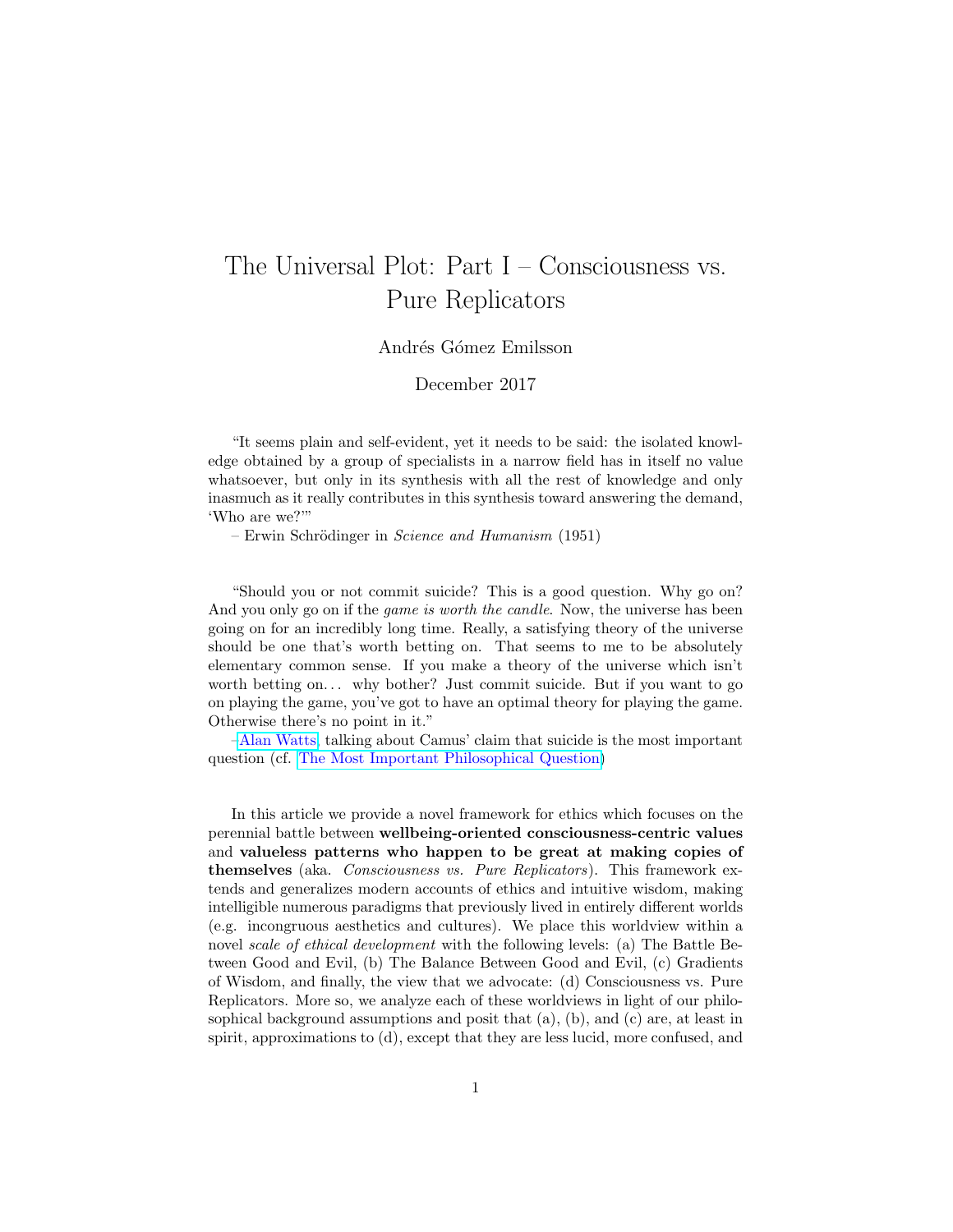liable to exploitation by pure replicators. Finally, we provide a mathematical formalization of the problem at hand, and discuss the ways in which different theories of consciousness may affect our calculations. We conclude with a few ideas for how to avoid particularly negative scenarios.

## 1 Introduction

Throughout human history, the big picture account of the nature, purpose, and limits of reality has evolved dramatically. All religions, ideologies, scientific paradigms, and even aesthetics have background philosophical assumptions that inform their worldviews. One's answers to the questions "what exists?" and "what is good?" determine the way in which one evaluates the merit of beings, ideas, states of mind, algorithms, and abstract patterns.

Kuhn's claim that different scientific paradigms are mutually unintelligible (e.g. [consciousness realism vs. reductive eliminativism\)](https://www.quora.com/What-are-the-main-points-of-disagreement-between-Brian-Tomasik-and-David-Pearce) can be extended to worldviews in a more general sense. It is unlikely that we'll be able to convey the Consciousness vs. Pure Replicators paradigm by justifying each of the assumptions used to arrive to it one by one starting from current ways of thinking about reality. This is because these background assumptions support each other and are, individually, not derivable from current worldviews. They need to appear together as a unit to hang together tight. Hence, we now make the jump and show you, without further due, all of the background assumptions we need:

- 1. [Consciousness Realism](https://www.utilitarianism.com/magnus-vinding/consciousness-realism.html)
- 2. [Qualia Formalism](https://opentheory.net/2016/11/principia-qualia/)
- 3. [Valence Structuralism](https://qualiacomputing.com/2017/05/17/principia-qualia-part-ii-valence/)
- 4. [The Pleasure Principle](https://en.wikipedia.org/wiki/Pleasure_principle_(psychology)) (and its corollary [The Tyranny of the Intentional](https://qualiacomputing.com/2016/11/19/the-tyranny-of-the-intentional-object/) [Object\)](https://qualiacomputing.com/2016/11/19/the-tyranny-of-the-intentional-object/)
- 5. [Physicalism](https://plato.stanford.edu/entries/physicalism/) (in the causal sense)
- 6. [Open Individualism](https://qualiacomputing.com/2015/12/17/ontological-qualia-the-future-of-personal-identity/) (also compatible with Empty Individualism)
- 7. [Universal Darwinism](https://en.wikipedia.org/wiki/Universal_Darwinism)

These assumptions have been [discussed](https://qualiacomputing.com/2017/05/17/principia-qualia-part-ii-valence/) in [previous articles.](https://qualiacomputing.com/2017/02/19/raising-the-table-stakes-for-successful-theories-of-consciousness/) In the meantime, here is a brief description: (1) is the claim that consciousness is an element of reality rather than simply the [improper reification of illusory phenomena,](https://longtermrisk.org/the-eliminativist-approach-to-consciousness/) such that your conscious experience right now is as much a factual and determinate aspect of reality as, say, the rest mass of an electron. In turn, (2) qualia formalism is the notion that consciousness is in principle quantifiable. Assumption (3) states that valence (i.e. the pleasure/pain axis, how good an experience feels) depends of the structure of such experience (more formally, on the properties of the mathematical object isomorphic to its phenomenology).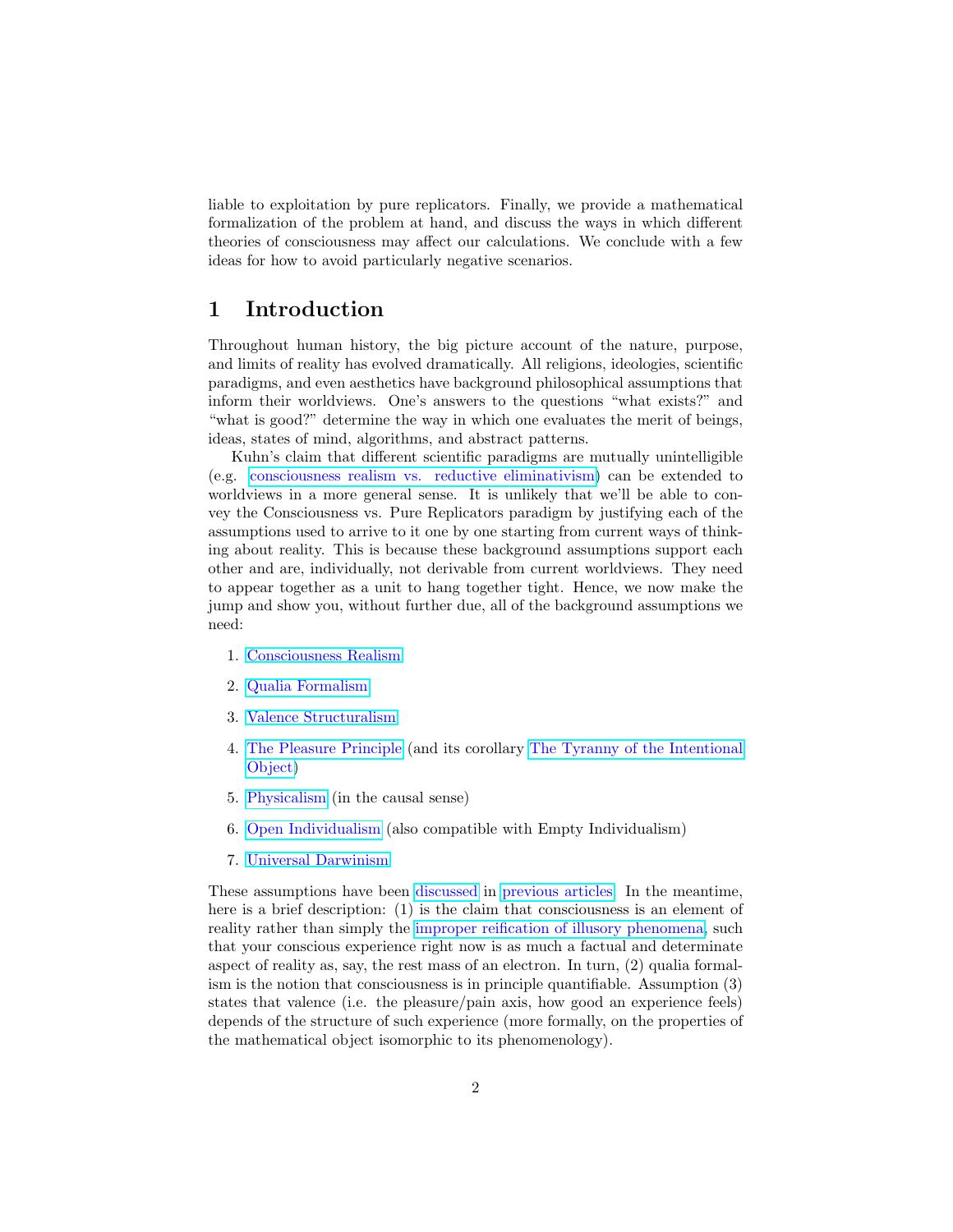(4) is the assumption that people's behavior is motivated by the pleasurepain axis even when they think that's not the case. For instance, people may explicitly represent the reason for doing things in terms of concrete facts about the circumstance, and the pleasure principle does not deny that such reasons are important. Rather, it merely says that such reasons are motivating because one expects/anticipates less negative valence or more positive valence. The [Tyranny of the Intentional Object](https://qualiacomputing.com/2016/11/19/the-tyranny-of-the-intentional-object/) describes the fact that we attribute changes in our valence to external events and objects, and believe that such events and objects are intrinsically good (e.g. we think "ice cream is great" rather than "I feel good when I eat ice cream").

Physicalism (5) in this context refers to the notion that the equations of physics fully describe the causal behavior of reality. In other words, the universe behaves according to physical laws and even consciousness has to abide by this fact.

Open Individualism (6) is the claim that we are all one consciousness, in some sense. Even though it sounds crazy at first, there are rigorous philosophical arguments in favor of this view. Whether this is true or not is, for the purpose of this article, less relevant than the fact that we can experience it as true, which happens to have both practical and ethical implications for how society might evolve.

Finally, (7) Universal Darwinism refers to the claim that natural selection works at every level of organization. The explanatory power of evolution and fitness landscapes generated by selection pressures is not confined to the realm of biology. Rather, it is applicable all the way from the [quantum foam](https://arxiv.org/abs/0903.5082) to, possibly, an [ecosystem of universes.](https://arxiv.org/pdf/gr-qc/0205119.pdf)

The power of a given worldview is not only its capacity to explain our observations about the inanimate world and the quality of our experience, but also in its capacity to explain \*in its own terms\* the reasons for why other worldviews are popular as well. In what follows we will utilize these background assumptions to evaluate other worldviews.

# 2 The Four Worldviews About Ethics

The following four stages describe a plausible progression of thoughts about ethics and the question "what is valuable?" as one learns more about the universe and philosophy. Despite the similarity of the first three levels to the levels of other scales of moral development (e.g. [this,](https://en.wikipedia.org/wiki/Integral_theory_(Ken_Wilber)) [this,](http://metamoderna.org/what-is-the-mhc/?lang=en) [this,](https://en.wikipedia.org/wiki/Robert_Kegan##The_Evolving_Self) [etc.\)](https://en.wikipedia.org/wiki/Developmental_stage_theories), we believe that the fourth level is novel, understudied, and very, very important.

### 2.1 The "Battle Between Good and Evil" Worldview

"Every distinction wants to become the distinction between good and evil." – Michael Vassar [\(source\)](https://twitter.com/michaelvassar/status/7209244943)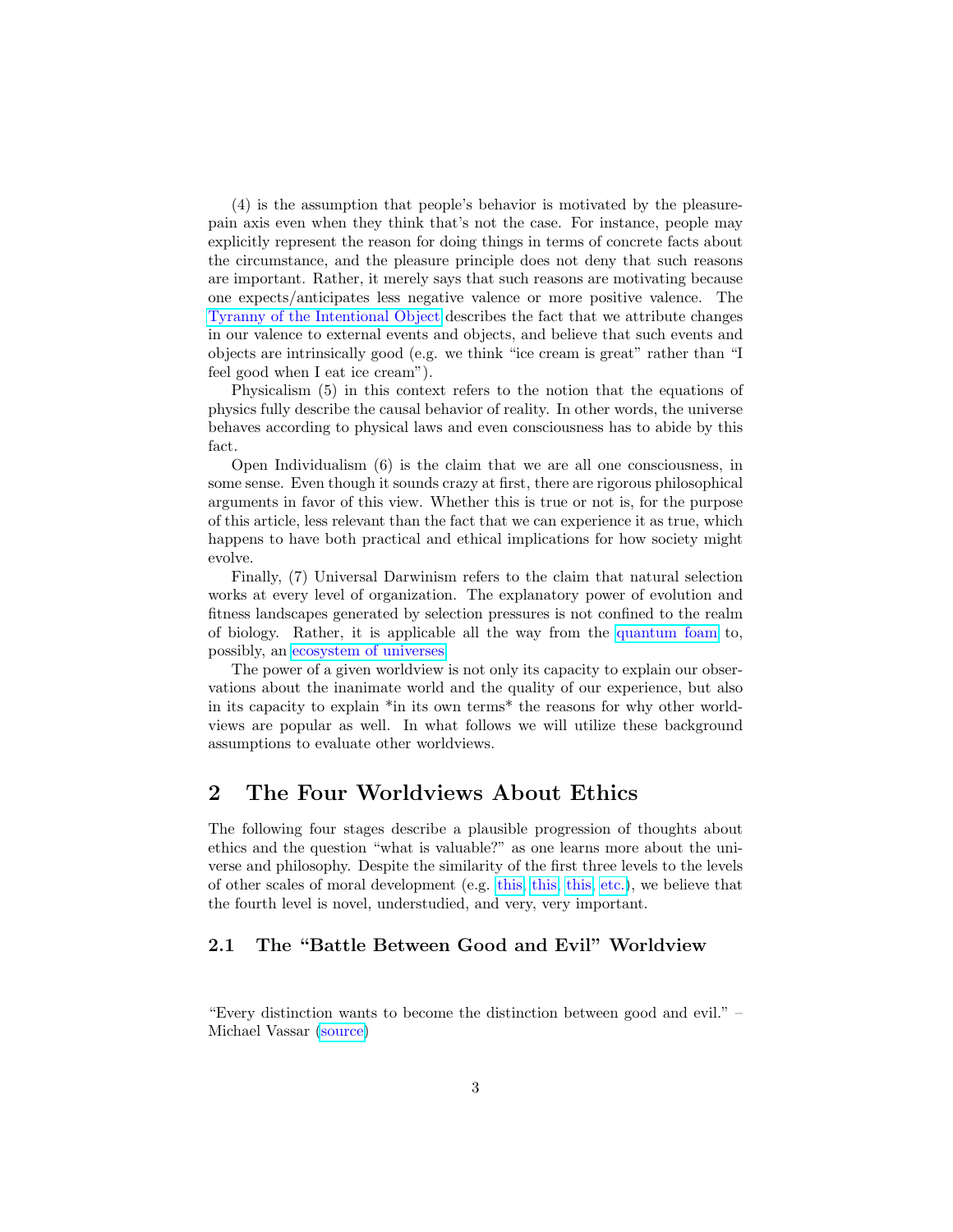Common-sensical notions of essential good and evil are pre-scientific. For reasons too complicated to elaborate on for the time being, the human mind is capable of evoking an agentive sense of ultimate goodness (and of ultimate evil).



Figure 1: Good vs. Evil? God vs. the Devil?

Children are often taught that there are good people and bad people. That evil beings exist objectively, and that it is righteous to punish them and see them with scorn. On this level people reify anti-social behaviors as sins.

Essentializing good and evil, and tying it up to entities seems to be an early developmental stage of people's conception of ethics, and many people end up perpetually stuck in here. Several religions (specially the Abrahamic ones) are often practiced in such a way so as to reinforce this worldview. That said, many ideologies take advantage of the fact that a large part of the population is at this level to recruit adherents by redefining "what good and bad is" according to the needs of such ideologies. As a psychological attitude (rather than as a theory of the universe), reactionary and fanatical social movements often rely implicitly on this way of seeing the world, where there are bad people (Jews, traitors, infidels, over-eaters, etc.) who are seen as corrupting the soul of society and who deserve to have their fundamental badness exposed and exorcised with punishment in front of everyone else.

Implicitly, this view tends to gain psychological strength from the background assumptions of [Closed Individualism](https://qualiacomputing.com/2015/12/17/ontological-qualia-the-future-of-personal-identity/##jp-carousel-1309) (which allows you to imagine that people can be essentially bad). Likewise, this view tends to be na¨ıve about the importance of valence in ethics. Good feelings are often interpreted as the result of being aligned with fundamental goodness, rather than as positive states of consciousness that happen to be triggered by a mix of innate and programmable things (including cultural identifications). More so, good feelings that don't come in response to the preconceived universal order are seen as demonic and aberrant.

From our point of view (the 7 background assumptions above) we interpret this particular worldview as something that we might be biologically predisposed to buy into. Believing in the battle between good and evil was probably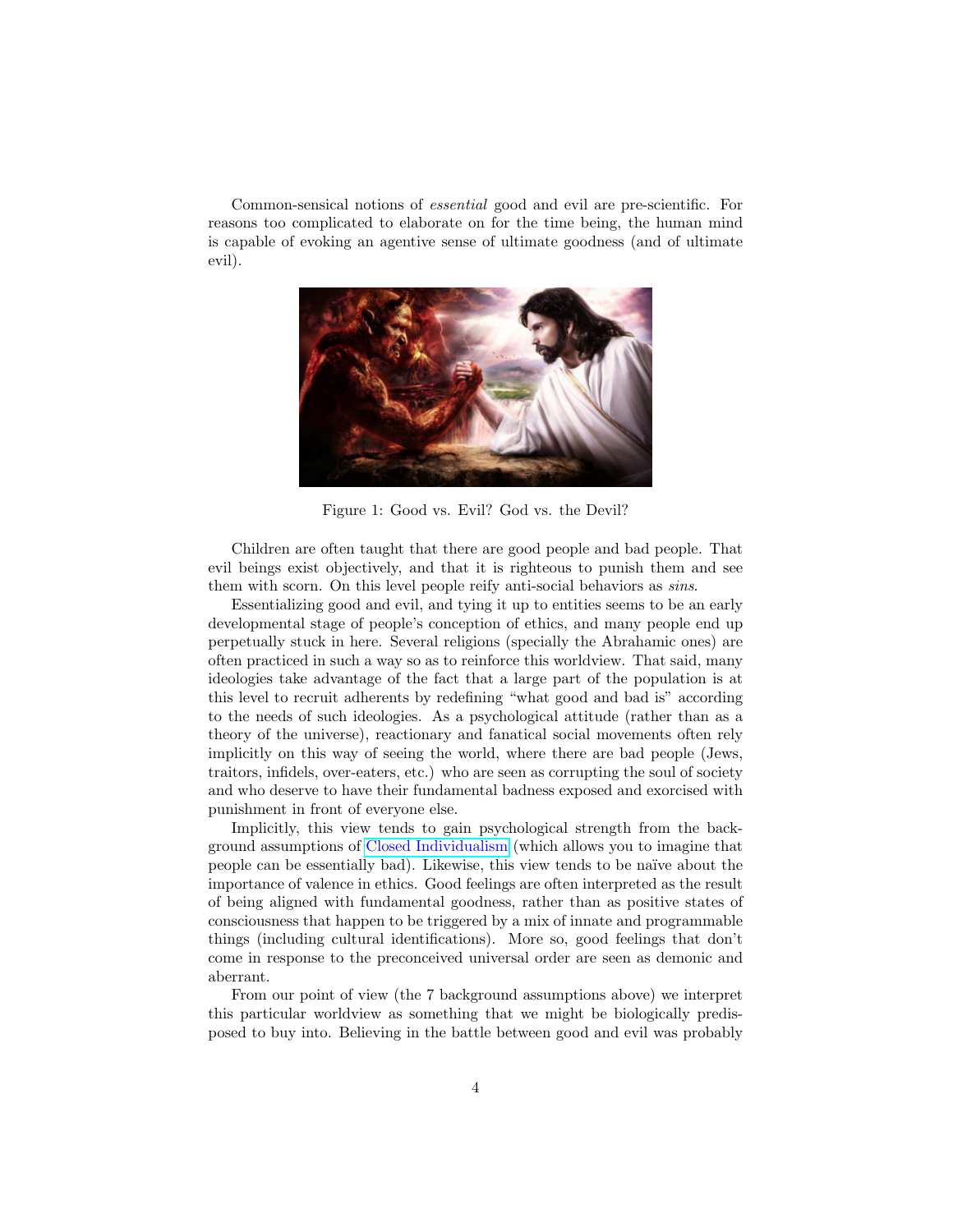

Figure 2: Traditional notions of God vs. the Devil can be interpreted as the personification of positive and negative valence

evolutionarily adaptive in our ancestral environment, and might reduce many frictional costs that arise from having a more subtle view of reality (e.g. "The cheaper people are to model, the larger the groups that can be modeled well enough to cooperate with them." – [Michael Vassar\)](https://twitter.com/michaelvassar/status/5708739333). Thus, there are often pragmatic reasons to adopt this view, specially when the social environment does not have enough resources to sustain a more sophisticated worldview. Additionally, at an individual level, creating strong boundaries around what is or not permissible can be helpful when one has low levels of impulse control (though it may come at the cost of reduced creativity).

On this level, explicit wireheading (whether done [right](https://qualiacomputing.com/2016/08/20/wireheading_done_right/) or [not\)](https://www.paradise-engineering.com/brain/) is perceived as either sinful (defying God's punishment) or as a sort of treason (disengaging from the world). Whether one feels good or not should be left to the whims of the higher order. On the flip side, based on the pleasure principle it is possible to interpret the desire to be righteous as being motivated by high valence states, and reinforced by social approval, all the while the tyranny of the intentional object cloaks this dynamic.

It's worth noting that cultural conservativism, low levels of the psychological constructs of [openness to experience](https://en.wikipedia.org/wiki/Openness_to_experience) and tolerance of ambiguity, and high levels of [need for closure,](https://en.wikipedia.org/wiki/Closure_(psychology)) all predict getting stuck in this worldview for one's entire life.

### 2.2 The "Balance Between Good and Evil" Worldview

TVTropes has a [great summary](https://tvtropes.org/pmwiki/pmwiki.php/Main/BalanceBetweenGoodAndEvil) of the sorts of narratives that express this particular worldview and I highly recommend reading that article to gain insight into the moral attitudes compatible with this view. For example, here are some reasons why Good cannot or should not win: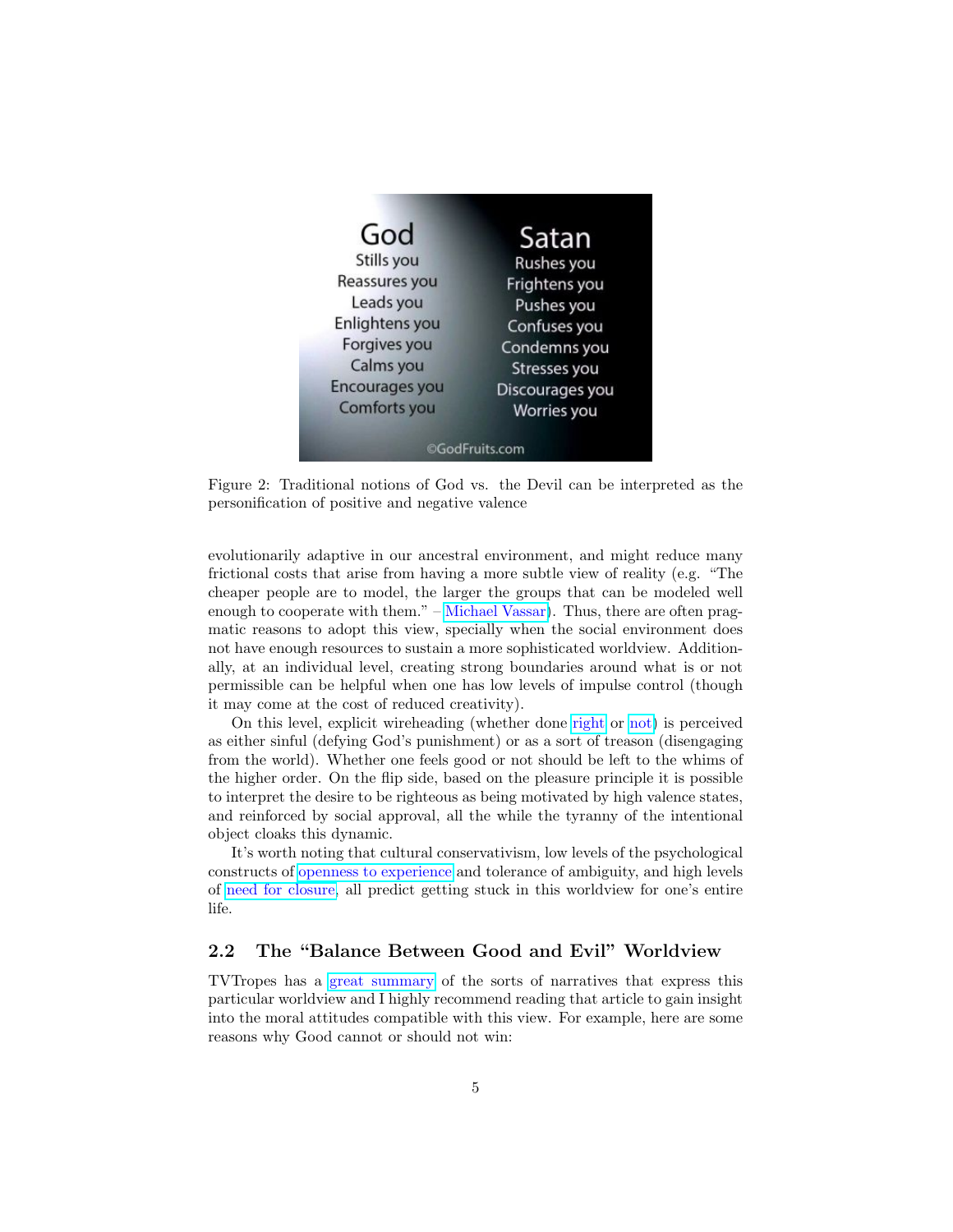Good winning includes: the universe becoming boring, society stagnating or collapsing from within in the absence of something to struggle against or giving people a chance to show real nobility and [virtue](https://tvtropes.org/pmwiki/pmwiki.php/Main/VirtueViceCodification) by risking their lives to defend each other. Other times, it's enforced by depicting [ultimate good](https://tvtropes.org/pmwiki/pmwiki.php/Main/Utopia) as repressive (often [Lawful Stupid\)](https://tvtropes.org/pmwiki/pmwiki.php/Main/LawfulStupid), or by declaring concepts such as [free will](https://tvtropes.org/pmwiki/pmwiki.php/Main/TheEvilsOfFreeWill) or [ambition](https://tvtropes.org/pmwiki/pmwiki.php/Main/AmbitionIsEvil) as evil. In other words "too much of a good thing".

– "Balance Between Good and Evil" by TV Tropes

Now, the stated reasons why people might buy into this view are rarely their true reasons. Deep down, the Balance Between Good and Evil is adopted because: people want to differentiate themselves from those who believe in the Battle Between Good and Evil to [signal intellectual sophistication,](https://www.lesswrong.com/posts/9kcTNWopvXFncXgPy/intellectual-hipsters-and-meta-contrarianism) they experience learned helplessness after trying to defeat evil without success (often in the form of resilient personal failings or societal flaws), they find the view compelling at an intuitive emotional level (i.e. they have internalized the [hedonic](http://sprott.physics.wisc.edu/pubs/paper281.pdf) [treadmill](http://sprott.physics.wisc.edu/pubs/paper281.pdf) and project it onto the rest of reality).

In all of these cases, though, there is something somewhat paradoxical about holding this view. And that is that people report that coming to terms with the fact that not everything can be good is itself a cause of relief, self-acceptance, and happiness. In other words, holding this belief is often mood-enhancing. One can also confirm the fact that this view is emotionally load-bearing by observing the psychological reaction that such people have to, for example, bringing up the [Hedonistic Imperative](https://www.hedweb.com/hedab.htm) (which asserts that eliminating suffering without sacrificing anything of value is scientifically possible), [indefinite life](https://www.ted.com/talks/aubrey_de_grey_a_roadmap_to_end_aging) [extension,](https://www.ted.com/talks/aubrey_de_grey_a_roadmap_to_end_aging) or the prospect of [super-intelligence.](https://qualiacomputing.com/2016/03/08/the-biointelligence-explossion/) Rarely are people at this level intellectually curious about these ideas, and they come up with excuses to avoid looking at the evidence, however compelling it may be.

For example, some people are lucky enough to be born with a predisposition to being [hyperthymic](https://en.wikipedia.org/wiki/Hyperthymic_temperament) (which, contrary to preconceptions, does the opposite of making you a couch potato). People's hedonic set-point is at least partly genetically determined, and simply avoiding some variants of the [SCN9A](https://www.sciencemag.org/news/2010/03/pains-genes) gene with [preimplantation genetic diagnosis](https://en.wikipedia.org/wiki/Preimplantation_genetic_diagnosis) would greatly reduce the number of people who needlessly suffer from chronic pain.

But this is not seen with curious eyes by people who hold this or the previous worldview. Why? Partly this is because it would be painful to admit that both oneself and others are stuck in a local maxima of well-being and that examining alternatives might yield very positive outcomes (i.e. [omission bias\)](https://en.wikipedia.org/wiki/Omission_bias). But at its core, this willful ignorance can be explained as a consequence of the fact that people at this level get a lot of positive valence from interpreting present and past suffering in such a way that it becomes tied to their core identity. Pride in having overcome their past sufferings, and personal attachment to their current struggles and anxieties binds them to this worldview.

If it wasn't clear from the previous paragraph, this worldview often requires a special sort of chronic lack of self-insight. It ultimately relies on a psychological trick. One never sees people who hold this view voluntarily breaking their legs,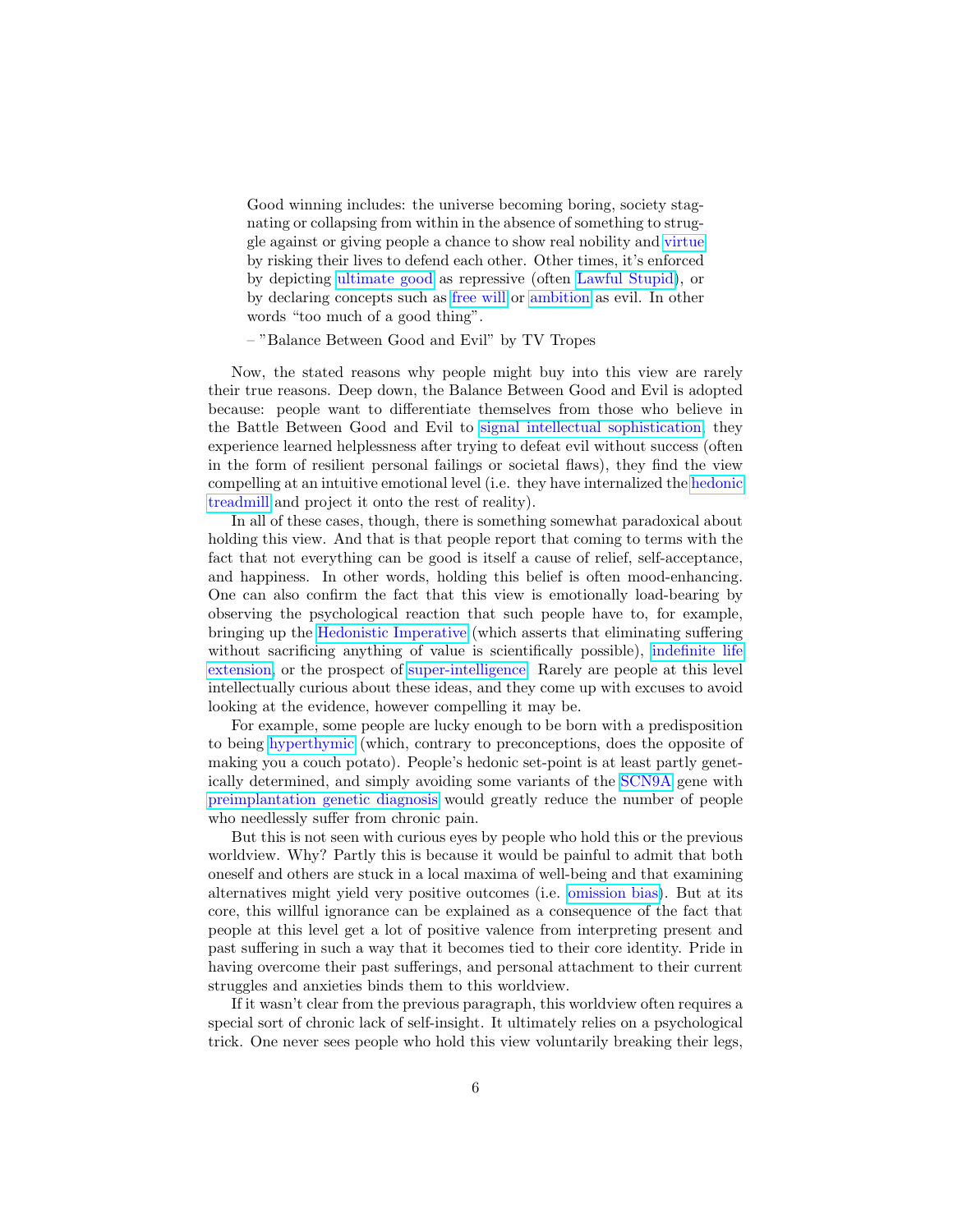taking poison, or burning their assets to increase the goodness elsewhere as an act of altruism. Instead, one uses this worldview as a mood-booster, and in practice, it is also susceptible to the same sort of fanaticism as the first one (although somewhat less so). "There can be no light without the dark. And so it is with magic. Myself, I always try to live within the light." – [Horace](https://harrypotter.fandom.com/wiki/Horace_Slughorn) [Slughorn.](https://harrypotter.fandom.com/wiki/Horace_Slughorn)

Additionally, this view helps people rationalize the negative aspects of one's community and culture. For example, it not uncommon for people to say that buying factory farmed meat is acceptable on the grounds that "some things have to die/suffer for others to live/enjoy life." Balance Between Good and Evil is a close friend of [status quo bias.](https://en.wikipedia.org/wiki/Status_quo_bias)

Hinduism, Daoism, and quite a few interpretations of Buddhism work best within this framework. Getting closer to God and ultimate reality is not done by abolishing evil, but by embracing the unity of all and fostering a healthy balance between health and sickness.



Figure 3: Taijitu

It's also worth noting that the balance between good and evil tends to be recursively applied, so that one is not able to "re-define our utility function from 'optimizing the good' to optimizing 'the balance of good and evil' with a hard-headed evidence-based consequentialist approach." Indeed, trying to do this is then perceived as yet another incarnation of good (or evil) which needs to also be balanced with its opposite (willful ignorance and fuzzy thinking). One comes to the conclusion that it is the fuzzy thinking itself that people at this level are after: to blur reality just enough to make it seem good, and to feel like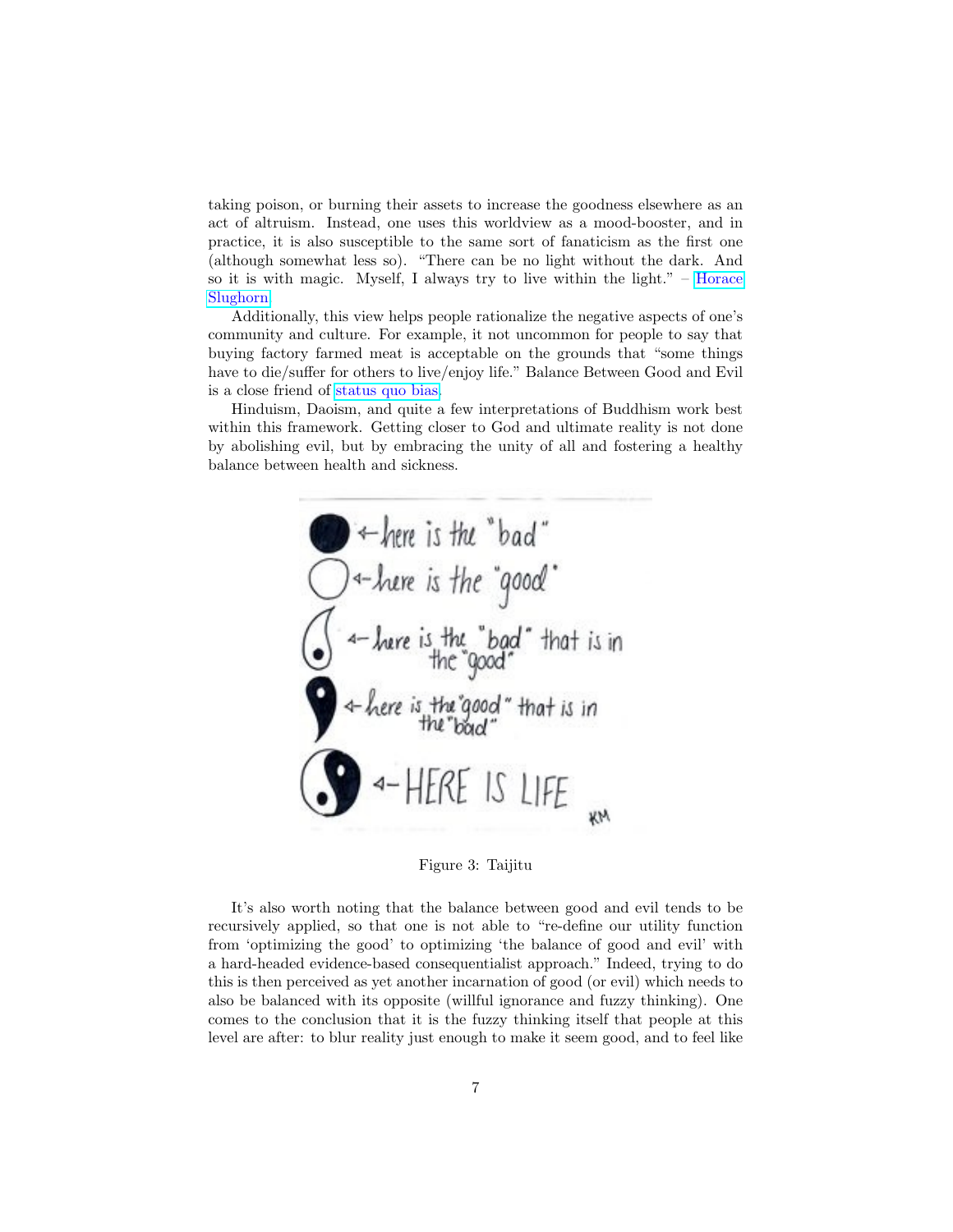one is not responsible for the suffering in the world (specially by inaction and lack of thinking clearly about how one could help). "Reality is only a Rorschach ink-blot, you know" – Alan Watts. So this becomes a justification for thinking less than one really has to about the suffering in the world. Then again, it's hard to blame people for trying to keep the collective standards of rigor lax, given the high proportion of fanatics who adhere to the "battle between good and evil" worldview, and who will jump the gun to demonize anyone who is slacking off and not stressed out all the time, constantly worrying about the question "could I do more?"

(Note: if one is actually trying to improve the world as much as possible, [being stressed out about it all the time is not the right policy\)](http://crucialconsiderations.org/ethics/demandingness/).

### 2.3 The "Gradients of Wisdom" Worldview

David Chapman's HTML book [Meaningness](https://meaningness.com/) might describe both of the previous worldviews as variants of *eternalism*. In the context of his work, eternalism refers to the notion that there is an absolute order and meaning to existence. When applied to codes of conduct, this turns into "ethical eternalism", which he defines as: "the [stance](https://meaningness.com/stance-anatomy) that there is a fixed ethical code according to which we should live. The eternal ordering principle is usually seen as the source of the code." Chapman eloquently argues that eternalism has many side effects, including: deliberate stupidity, attachment to abusive dynamics, constant disappointment and self-punishment, and so on. By realizing that, in some sense, no one knows what the hell is going on (and those who do are just pretending) one takes the first step towards the "Gradients of Wisdom" worldview.

At this level people realize that there is no evil essence. Some might talk about this in terms of there "not being good or bad people", but rather just degrees of impulse control, knowledge about the world, beliefs about reality, emotional stability, and so on. A villain's soul is not connected to some kind of evil reality. Rather, his or her actions can be explained by the causes and conditions that led to his or her psychological make-up.

Sam Harris' ideas as expressed in *[The Moral Landscape](https://samharris.org/books/the-moral-landscape/)* evoke this stage very clearly. Sam explains that just as health is a fuzzy but important concept, so is psychological wellbeing, and that for such a reason we can objectively assess cultures as more or less in agreement with human flourishing.

Indeed, many people who are at this level do believe in valence structuralism, where they recognize that there are states of consciousness that are inherently better in some intrinsic subjective value sense than others.

However, there is usually no principled framework to assess whether a certain future is indeed optimal or not. There is little hard-headed discussion of population ethics for fear of sounding unwise or insensitive. And when push comes to shove, they lack good arguments to decisively rule out why particular situations might be bad. In other words, there is room for improvement, and such improvement might eventually come from more rigor and bullet-bitting. In particular, a more direct examination of the implications of: Open Individualism, the Tyranny of the Intentional Object, and Universal Darwinism can allow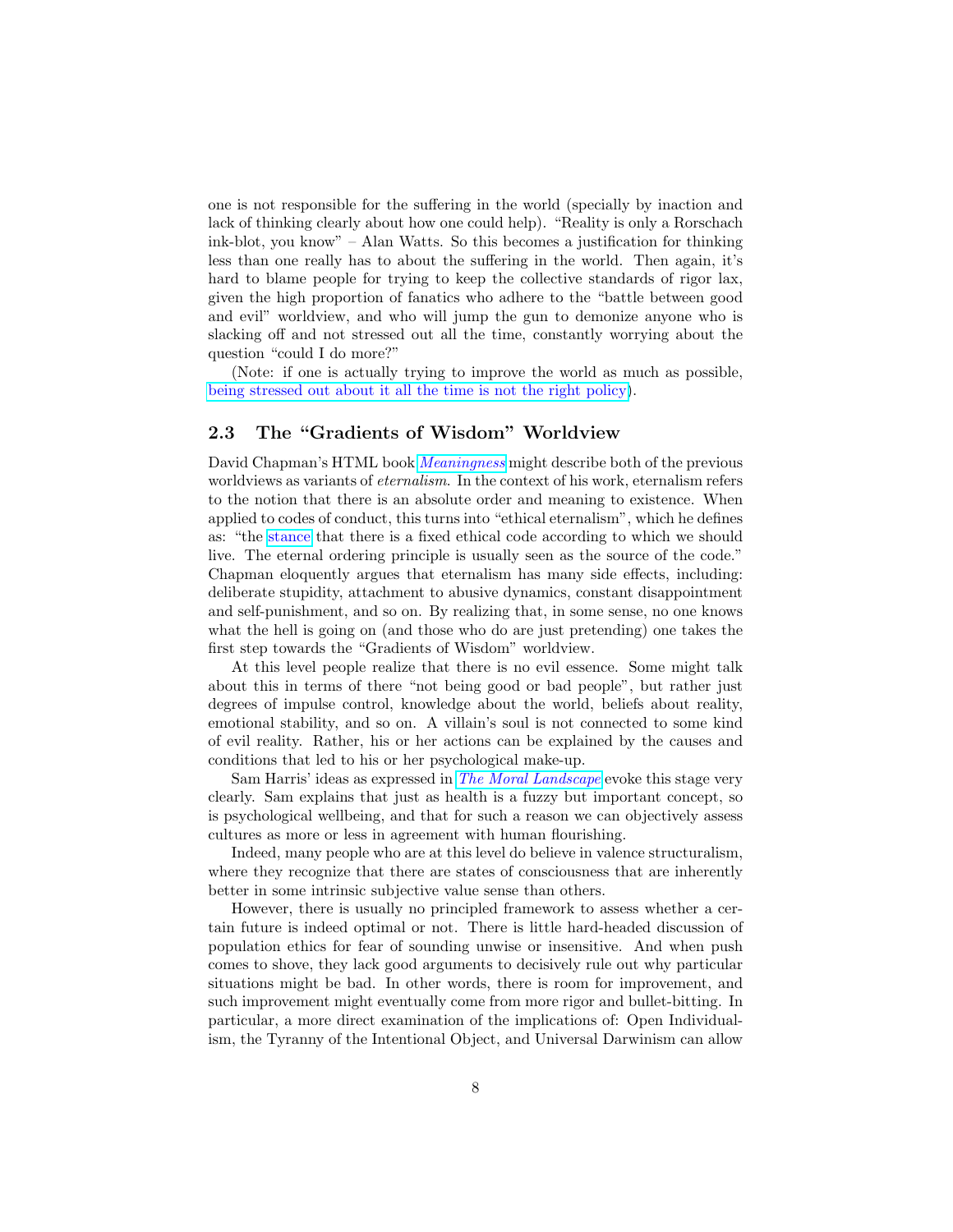

Figure 4: The Moral Landscape

someone on this level to make a breakthrough. Here is where we come to:

### 2.4 The "Consciousness vs. Pure Replicators" Worldview

In ["Wireheading Done Right"](https://qualiacomputing.com/2016/08/20/wireheading_done_right/) we introduced the concept of a *pure replicator*:

I will define a pure replicator, in the context of agents and minds, to be an intelligence that is indifferent towards the valence of its conscious states and those of others. A pure replicator invests all of its energy and resources into surviving and reproducing, even at the cost of continuous suffering to themselves or others. Its main evolutionary advantage is that it does not need to spend any resources making the world a better place.

Presumably our genes are pure replicators. But we, as sentient minds who recognize the intrinsic value (both positive and negative) of conscious experiences, are not pure replicators. Thanks to a myriad of fascinating dynamics, it so happened that making minds who love, appreciate, think creatively, and philosophize was a [side effect of the process of refining the selfishness of our genes.](https://qualiacomputing.com/2016/06/04/the-mating-mind/) We must not take for granted that we are more than pure replicators ourselves, and that we care both about our wellbeing and the wellbeing of others. The problem now is that the particular selection pressures that led to this may not be present in the future. After all, digital and genetic technologies are drastically changing the fitness landscape for patterns that are good at making copies of themselves.

In an optimistic scenario, future selection pressures will make us all naturally gravitate towards super-happiness. This is what David Pearce posits in his essay ["The Biointelligence Explosion"](https://www.biointelligence-explosion.com/):

As the [reproductive revolution](https://www.reproductive-revolution.com/) of "designer babies" gathers pace, prospective parents will pre-select alleles and allelic combinations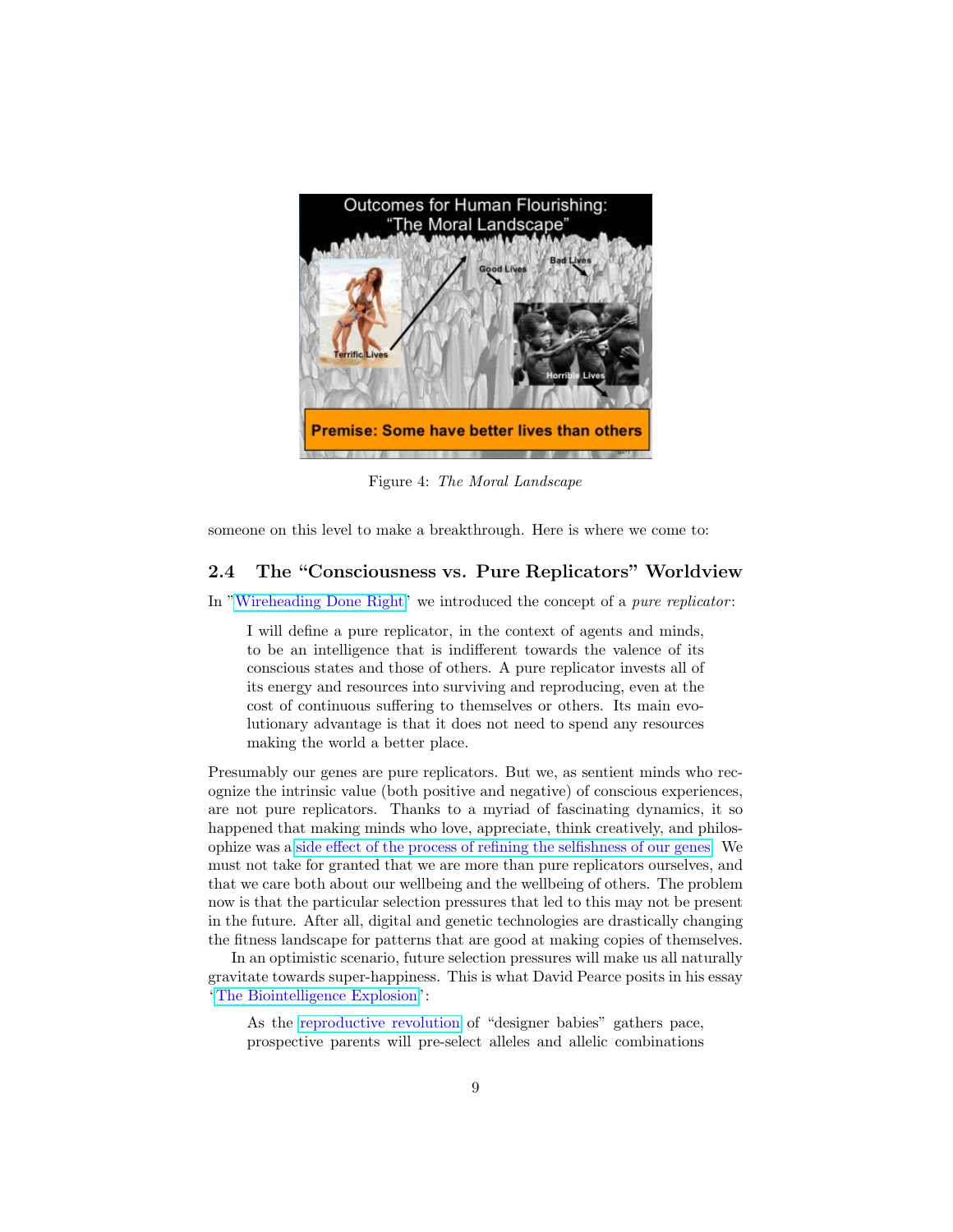for a new child in anticipation of their behavioural effects – a novel kind of selection pressure to replace the "blind" genetic roulette of natural selection. In time, routine embryo screening via preimplantation genetic diagnosis will be complemented by gene therapy, genetic enhancement and then true designer zygotes. In consequence, life on Earth will also become progressively happier as the [hedo](https://www.abolitionist.com/darwinian-life/happiness.html)[nic treadmill](https://www.abolitionist.com/darwinian-life/happiness.html) is recalibrated. In the new reproductive era, hedonic set-points and intelligence alike will be ratcheted upwards in virtue of selection pressure. For what parent-to-be wants to give birth to a [low-status](https://www.biopsychiatry.com/depression/index.html) depressive "loser"? Future parents can enjoy raising a normal transhuman supergenius who grows up to be faster than Usain Bolt, more beautiful than Marilyn Monroe, more saintly than Nelson Mandela, more creative than Shakespeare – and smarter than Einstein.

In a pessimistic scenario, the selection pressures lead to the opposite direction, where negative experiences are the only states of consciousness that happen to be evolutionarily adaptive, and so they become universally used.

There is a number of thinkers and groups who can be squarely placed on this level, and relative to the general population, they are extremely rare (see: The Future of Human Evolution, A Few Dystopic Future Scenarios, Book Review: Age of EM, Nick Land's Gnon, Spreading Happiness to the Stars Seems Little Harder than Just Spreading, etc.). See also.<sup>[1](#page-9-0)</sup> What is much needed now, is formalizing the situation and working out what we could do about it. But first, some thoughts about the current state of affairs.

There is at least some encouraging facts that suggest it is not too late to prevent a pure replicator takeover. There are memes, states of consciousness, and resources that can be used in order to steer evolution in a positive directions. In particular, as of 2017:

- 1. A very big proportion of the economy is dedicated to trading positive experiences for money, rather than just survival or power tools. Thus an [economy of information about states of consciousness](https://qualiacomputing.com/2016/08/20/wireheading_done_right/) is still feasible.
- 2. There is a large fraction of the population who is altruistic and would be willing to cooperate with the rest of the world to avoid catastrophic

<span id="page-9-0"></span><sup>1</sup>Related Work:

Here is a list of literature that points in the direction of Consciousness vs. Pure Replicators. There are countless more worthwhile references, but I think that these ones are about the best:

[The Biointelligence Explosion](https://www.biointelligence-explosion.com/) (David Pearce), [Meditations on Moloch](https://slatestarcodex.com/2014/07/30/meditations-on-moloch/) (Scott Alexander), [What is a Singleton?](https://nickbostrom.com/fut/singleton.html) (Nick Bostrom), [Coherent Extrapolated Volition](https://intelligence.org/files/CEV.pdf) (Eliezer Yudkowsky), [Simulations of God](https://www.amazon.com/Simulations-God-Science-Belief-Timeless/dp/1579511570/ref=sr_1_1?ie=UTF8&qid=1513463313&sr=8-1&keywords=simulations+of+god&pldnSite=1) (John Lilly), [Meaningness](https://meaningness.com/) (David Chapman), [The Selfish Gene](https://www.amazon.com/Selfish-Gene-Anniversary-Landmark-Science/dp/0198788606/ref=sr_1_1?ie=UTF8&qid=1513545025&sr=8-1&keywords=the+selfish+gene&pldnSite=1) (Richard Dawkins), [Darwin's Dangerous Idea](https://www.amazon.com/DARWINS-DANGEROUS-IDEA-EVOLUTION-MEANINGS/dp/068482471X) (Daniel Dennett), [Prometheus Rising](https://en.wikipedia.org/wiki/Prometheus_Rising) (R. A. Wilson).

Additionally, here are some further references that address important aspects of this worldview, although they are not explicitly trying to arrive at a big picture view of the whole thing:

[Neurons Gone Wild](https://meltingasphalt.com/neurons-gone-wild/) (Kevin Simler), [The Age of EM](http://ageofem.com/) (Robin Hanson), [The Mating Mind](https://www.youtube.com/watch?v=FepYPvyaixo) [\(Geoffrey Miller\)](https://qualiacomputing.com/2017/10/24/avoid-runaway-signaling-in-effective-altruism/), [The Joyous Cosmology](http://www.psychedelic-library.org/jccontnt.htm) (Alan Watts), [The Ego Tunnel](https://www.amazon.com/Ego-Tunnel-Science-Mind-Myth/dp/0465020690/ref=sr_1_1?ie=UTF8&qid=1513550211&sr=8-1&keywords=ego+tunnel&pldnSite=1) (Thomas Metzinger), [The Orthogonality Thesis](https://www.fhi.ox.ac.uk/wp-content/uploads/Orthogonality_Analysis_and_Metaethics-1.pdf) (Stuart Armstrong).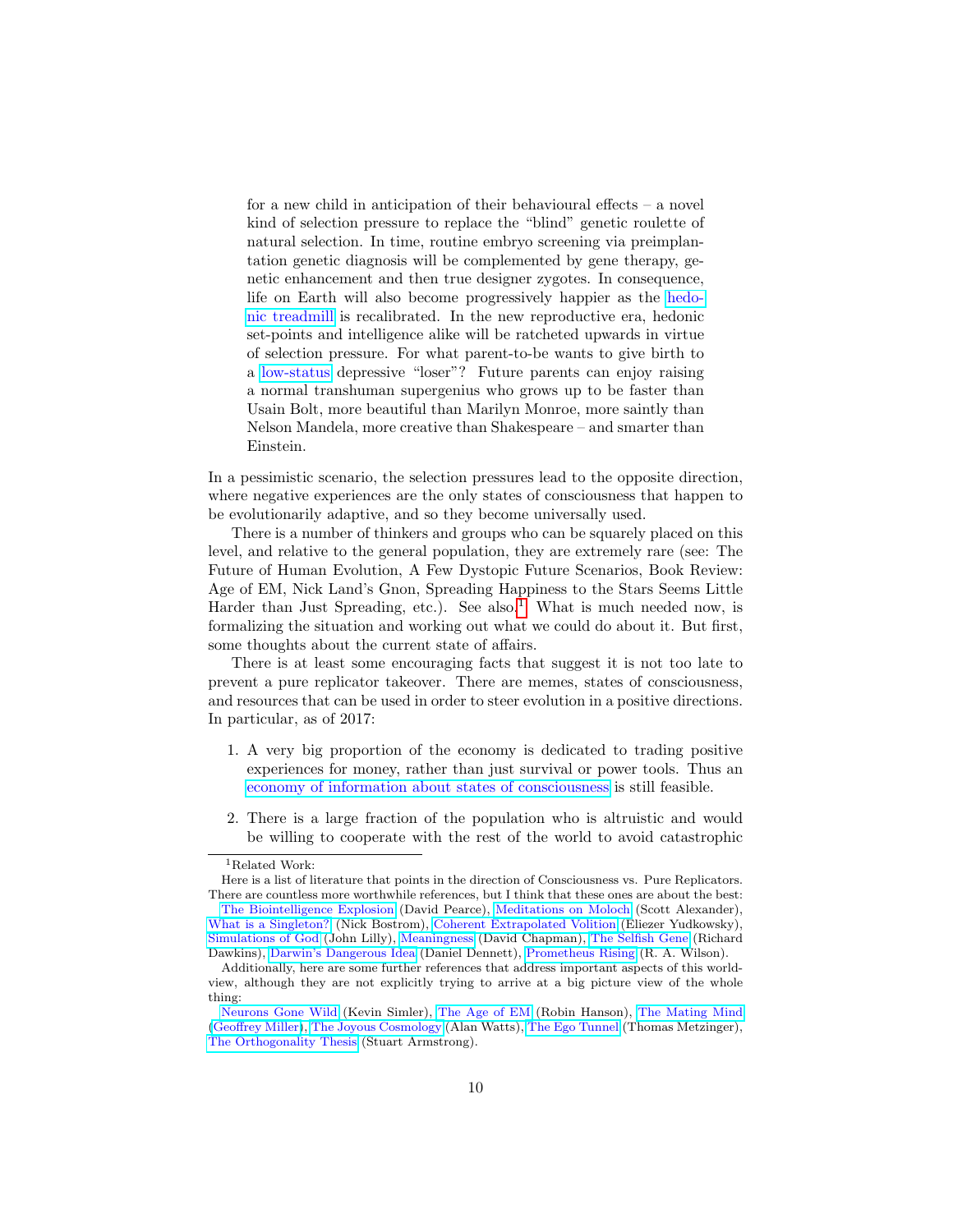scenarios.

- 3. Happy people are more motivated, productive, engaged, and ultimately, economically useful (see [hyperthymic temperament\)](https://en.wikipedia.org/wiki/Hyperthymic_temperamenthttps://qualiacomputing.com/2016/08/20/wireheading_done_right/).
- 4. Many people have explored Open Individualism and are interested (or at least curious) about the idea that we are all one.
- 5. A lot of people are fascinated by psychedelics and the non-ordinary states of consciousness that they induce.
- 6. MDMA-like consciousness is both very positive in terms of its valence, but also, amazingly, extremely pro-social, and future sustainable versions of it could be recruited to stabilize societies where the highest value is the collective wellbeing.

It is important to not underestimate the power of the facts laid out above. If we get our act together and create a [Manhattan Project of Consciousness](https://qualiacomputing.com/2016/03/29/peaceful-qualia-the-manhattan-project-of-consciousness/) we might be able to find sustainable, reliable, and powerful methods that stabilize a hyper-motivated, smart, super-happy and super-prosocial state of consciousness in a large fraction of the population. In the future, we may all by default identify with consciousness itself rather than with our bodies (or our genes), and be intrinsically (and rationally) motivated to collaborate with everyone else to create as much happiness as possible as well as to eradicate suffering with technology. And if we are smart enough, we might also be able to solidify this state of affairs, or at least shield it against pure replicator takeovers.

The beginnings of that kind of society may already be underway. Consider for example the contrast between [Burning Man](https://qualiacomputing.com/2017/09/12/burning-man/) and Las Vegas. Burning Man is a place that works as a playground for exploring post-Darwinean social dynamics, in which people help each other overcome addictions and affirm their commitment to helping all of humanity. Las Vegas, on the other hand, might be described as a place that is filled to the top with pure replicators in the forms of memes, addictions, and denial. The present world has the potential for both kind of environments, and we do not yet know which one will outlive the other in the long run.

# 3 Formalizing the Problem

We want to specify the problem in a way that will make it mathematically intelligible. In brief, in this section we focus on specifying what it means to be a pure replicator in formal terms. Per the definition, we know that pure replicators will use resources as efficiently as possible to make copies of themselves, and will not care about the negative consequences of their actions. And in the context of using brains, computers, and other systems whose states might have moral significance (i.e. they can suffer), they will simply care about the overall utility of such systems for whatever purpose they may require. Such utility will be a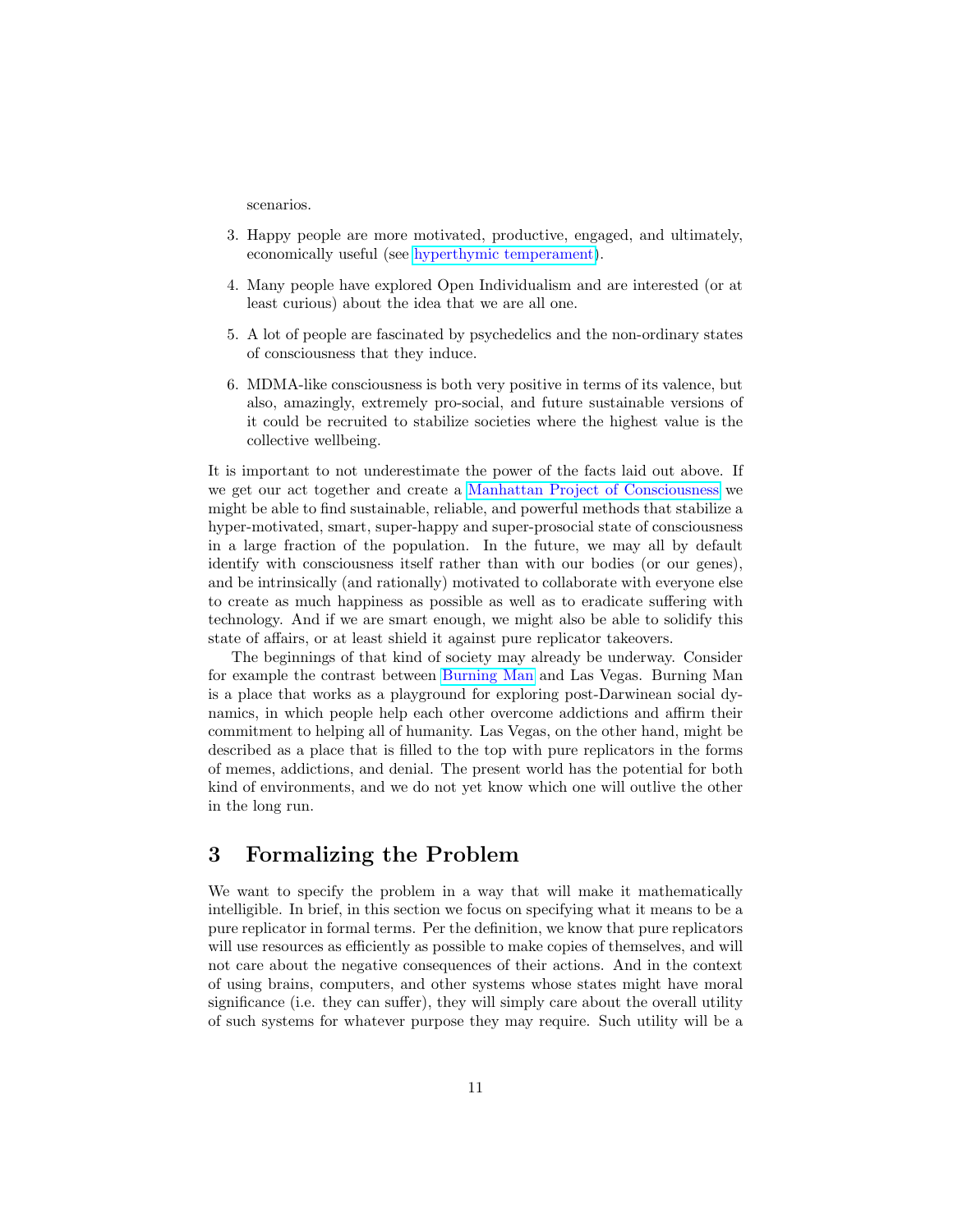function of both the accuracy with which the system performs it's task, as well as its overall efficiency in terms of resources like time, space, and energy.

Simply phrased, we want to be able to answer the question: Given a certain set of constraints such as energy, matter, and physical conditions (temperature, radiation, etc.), what is the amount of pleasure and pain involved in the most efficient implementation of a given predefined input-output mapping?



Figure 5: Input-output mapping

The image above represents the relevant components of a system that might be used for some purpose by an intelligence. We have the inputs, the outputs, the constraints (such as temperature, materials, etc.) and the efficiency metrics. Let's unpack this. In the general case, an intelligence will try to find a system with the appropriate trade-off between efficiency and accuracy. We can wrap up this as an "efficiency metric function",  $e(-i, s, c)$  which encodes the following meaning: " $e(\overline{\mathbf{0}-i}, \mathbf{s}, \mathbf{c}) =$  the efficiency with which a given output is generated given the input, the system being used, and the physical constraints in place."

$$
s = system
$$
  
\n
$$
c = constraints
$$
  
\n
$$
i = input
$$
  
\n
$$
o = output
$$
  
\n
$$
e(oli, s, c) = efficiency metric
$$

#### Figure 6: Key

Now, we introduce the notion of the "valence for the system given a particular input" (i.e. the valence for the system's state in response to such an input). Let's call this  $v(s-i)$ . It is worth pointing out that whether valence can be computed, and whether it is even a meaningfully objective property of a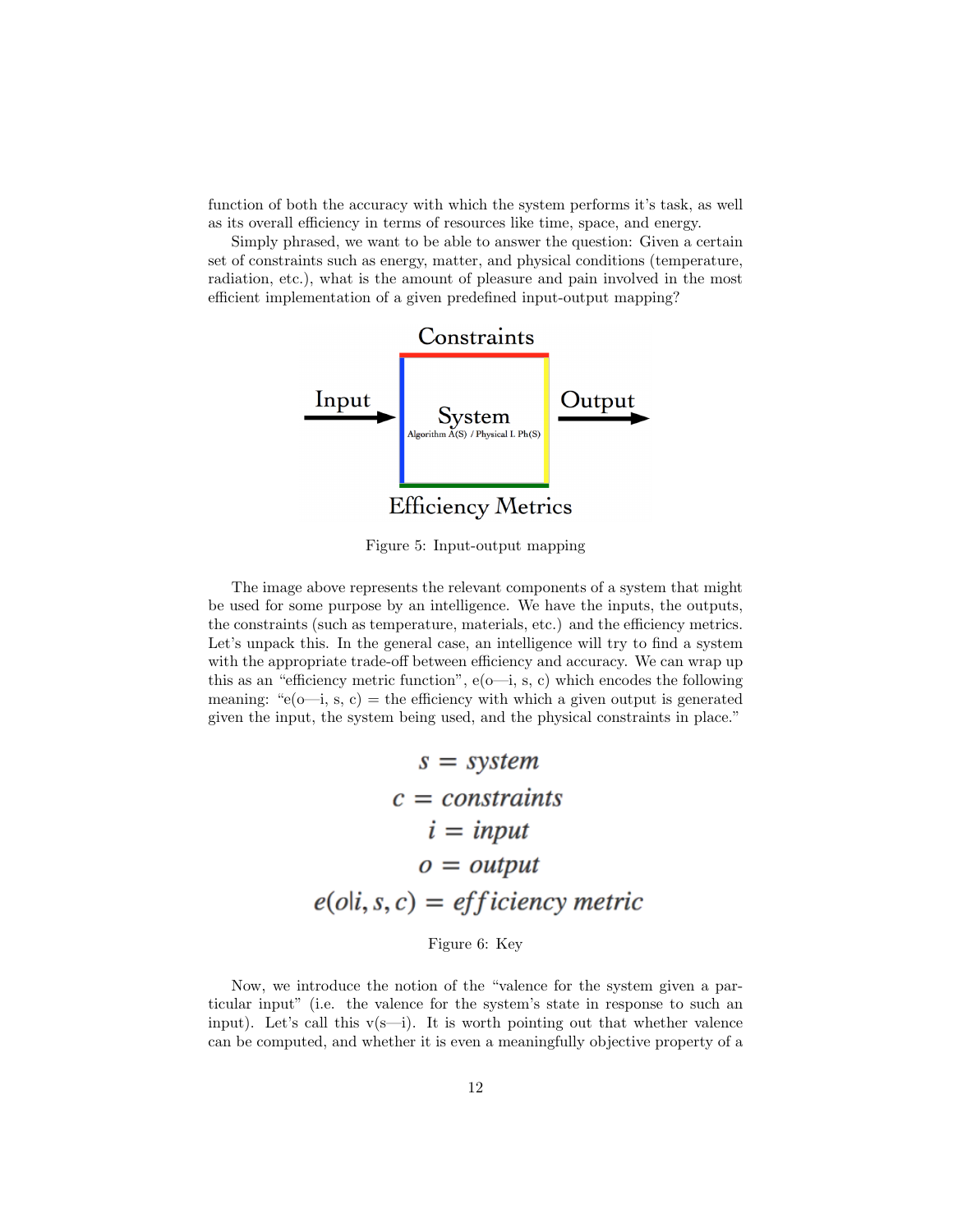system is highly controversial (e.g. ["Measuring Happiness and Suffering"](https://www.simonknutsson.com/measuring-happiness-and-suffering/##A_call_for_clarity)). Our particular take (at [QRI\)](https://www.qualiaresearchinstitute.org/) is that valence is a mathematical property that can be decoded from the mathematical object whose properties are isomorphic to a system's phenomenology (see: [Principia Qualia: Part II – Valence,](https://qualiacomputing.com/2017/05/17/principia-qualia-part-ii-valence/) and also [Quantifying Bliss.](https://qualiacomputing.com/2017/06/18/quantifying-bliss-talk-summary/) If so, then there is a matter of fact about just how good/bad an experience is. For the time being we will assume that valence is indeed quantifiable, given that we are working under the premise of valence structuralism (as stated in our list of assumptions). We thus define the overall utility for a given output as  $U(e(\text{o}-i, s, c), v(s-i))$ , where the valence of the system may or may not be taken into account. In turn, an intelligence is said to be altruistic if it cares about the valence of the system in addition to its efficiency, so that it's utility function penalizes negative valence (and rewards positive valence).

> $v(sli) = valence of system s given input i$  $U(e(oli, s, c), v(sl)) = the utility of efficiency e, and valence v$

#### Figure 7: Valence altruism

Now, the intelligence (altruistic or not) utilizing the system will also have to take into account the overall range of inputs the system will be used to process in order to determine how valuable the system is overall. For this reason, we define the expected value of the system as the utility of each input multiplied by its probability.

### $P(i) = probability of input I$  $P(I) = probabilities for all inputs (abuse of notation)$

#### Figure 8: Input probabilities

(Note: a more complete formalization would also weight in the importance of each input-output transformation, in addition to their frequency). Moving on, we can now define the overall expected utility for the system given the distribution of inputs it's used for, its valence, its efficiency metrics, and its constraints as  $E[U(s=v, e, c, P(I))]$ :

$$
E[U(s|v, e, c, P(I))] = \sum_{i \in I} P(i)U(e(oli, s, c), v(sli))
$$
  
arg max  $E[U(s|v, e, c, P(I))] = the preferred system$ 

#### Figure 9: Chosen system

The last equation shows that the intelligence would choose the system that maximizes  $E[U(s=v, e, c, P(I))].$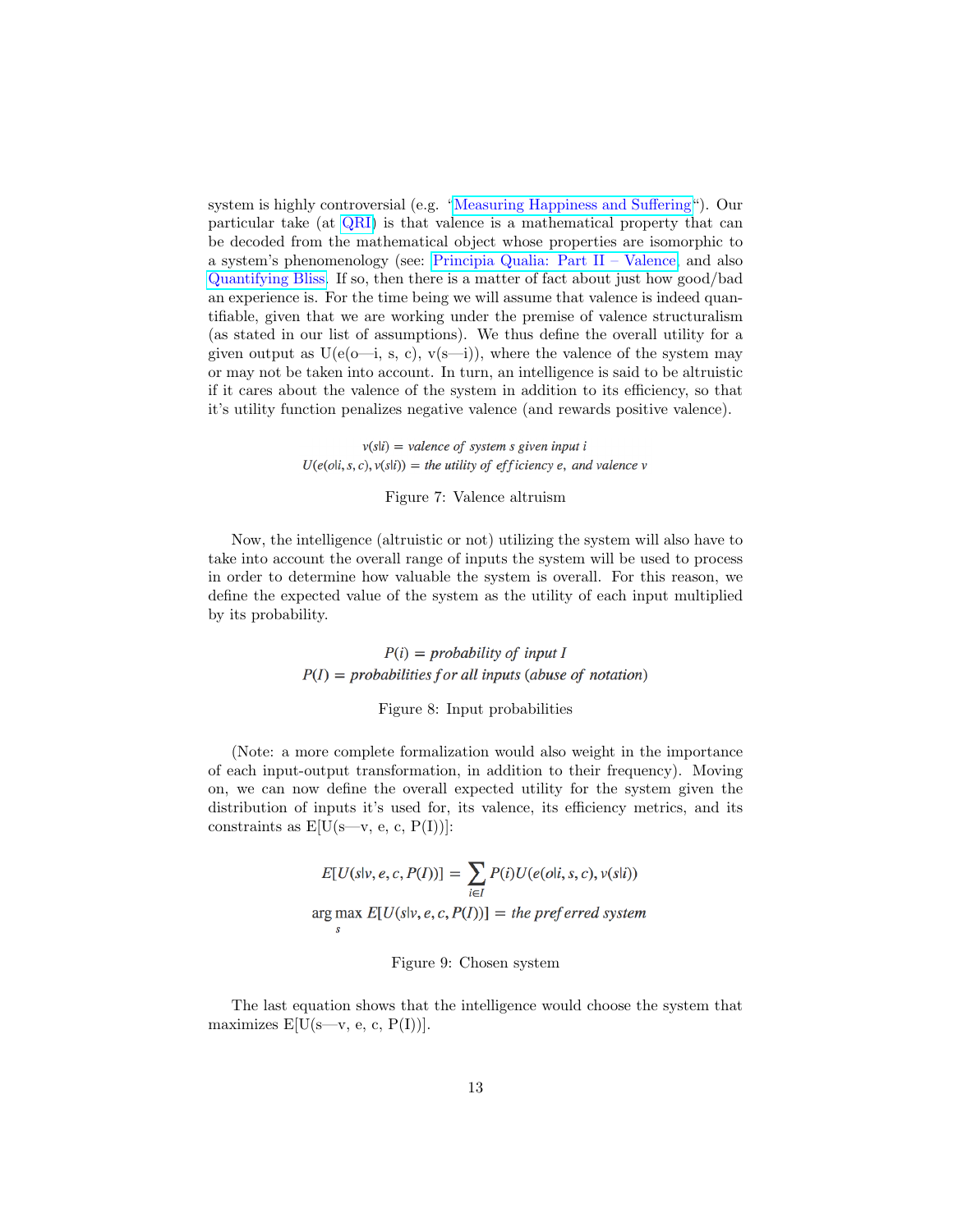Pure replicators will be better at surviving as long as the chances of reproducing do not depend on their altruism. If altruism does not reduce such reproductive fitness, then:

Given two intelligences that are competing for existence and/or resources to make copies of themselves and fight against other intelligences, there is going to be a strong incentive to choose a system that maximizes the efficiency metrics regardless of the valence of the system.

In the long run, then, we'd expect to see only *non-altruistic intelligences* (i.e. intelligences with utility functions that are indifferent to the valence of the systems it uses to process information). In other words, as evolution pushes intelligences to optimize the efficiency metrics of the systems they employ, it also pushes them to stop caring about the wellbeing of such systems. In other words, evolution pushes intelligences to become pure replicators in the long run.

Hence we should ask: How can altruism increase the chances of reproduction? A possibility would be for the environment to reward entities that are altruistic. Unfortunately, in the long run we might see that environments that reward altruistic entities produce less efficient entities than environments that don't. If there are two very similar environments, one which rewards altruism and one which doesn't, the efficiency of the entities in the latter might become so much higher than in the former that they become able to takeover and destroy whatever mechanism is implementing such reward for altruism in the former. Thus, we suggest to find environments in which rewarding altruism is baked into their very nature, such that similar environments without such reward either don't exist or are too unstable to exist for the amount of time it takes to evolve non-altruistic entities. This and other similar approaches will be explored further in Part II.

# 4 Behaviorism, Functionalism, Non-Materialist Physicalism

A key insight is that the formalization presented above is agnostic about one's theory of consciousness. We are simply assuming that it's possible to compute the valence of the system in terms of its state. How one goes about computing such valence, though, will depend on how one maps physical systems to experiences. Getting into the weeds of the countless theories of consciousness out there would not be very productive at this stage, but there is still value in defining the rough outline of kinds of theories of consciousness. In particular, we categorize [\(physicalist\)](https://plato.stanford.edu/entries/physicalism/) theories of consciousness in terms of the [level of abstraction](https://qualiacomputing.com/2015/04/19/why-not-computing-qualia/) they identify as the place in which to look for consciousness.

[Behaviorism](https://plato.stanford.edu/entries/behaviorism/) and similar accounts simply associate consciousness to inputoutput mappings, which can be described, in [Marr's terms,](https://www.albany.edu/~ron/papers/marrlevl.html) as the computational level of abstraction. In this case,  $v(s-i)$  would not depend on the details of the system as much as in what it does from a third person point of view. Behaviorists don't care what's in the [Chinese Room;](https://plato.stanford.edu/entries/chinese-room/) all they care about is if the Chinese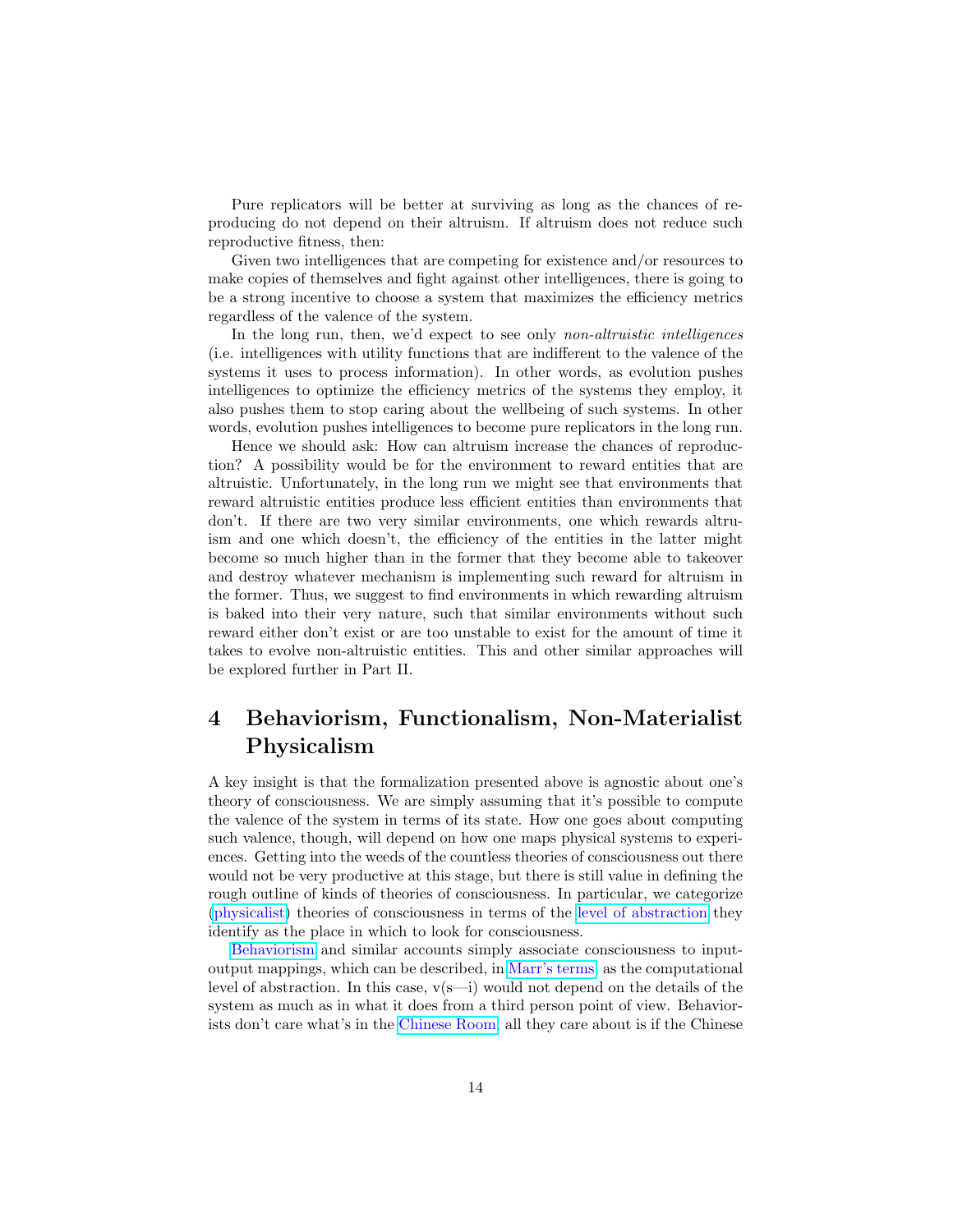Room can scribble "I'm in pain" as an output. How we can formalize a mathematical equation to infer whether a system is suffering from a behaviorist point of view is beyond me, but maybe someone might want to give it a shot. As a side note, behaviorists historically were not very concerned about pain or pleasure, and there cause to believe that behaviorism itself might be antidepressant for people for whom introspection results in more pain than pleasure.

[Functionalism](https://plato.stanford.edu/entries/functionalism/) (along with [computational theories of mind\)](https://plato.stanford.edu/entries/computational-mind/##MacFun) defines consciousness as the sum-total of the functional properties of systems. In turn, this means that consciousness arises at the algorithmic level of abstraction. Contrary to common misconception, functionalists do care about how the Chinese Room is implemented: contra behaviorists, they do not usually agree that a Chinese Room implemented with a look-up table is conscious.[2](#page-14-0)

As such  $v(s-i)$  will depend on the algorithms that the system is implementing. Thus, as an intermediary step, one would need a function that takes the system as an input and returns the algorithms that the system is implementing as an output,  $A(s)$ . Only once we have  $A(s)$  we would then be able to infer the valence of the system. Which algorithms, and for what reason, are in fact hedonically-charged has yet to be clarified. Committed functionalists often associate reinforcement learning with pleasure and pain, and one could imagine that as philosophy of mind gets more rigorous and takes into account more advancements in neuroscience and AI, we will see more hypothesis being made about what kinds of algorithms result in phenomenal pain (and pleasure). There are many (still fuzzy) problems to be solved for this account to work even in principle. Indeed, there is a reason to believe that the question "what algorithms is this system performing?" has no definite answer, and it surely isn't frame-invariant in the same way that a physical state might be. The fact that algorithms do not carve nature at its joints would imply that consciousness is not really a well-defined element of reality either. But rather than this working as a reductio-ad-absurdum of functionalism, many of its proponents have instead turned around to conclude that consciousness itself is not a natural kind. This does represent an important challenge in order to define the valence of the system, and makes the problem of detecting and avoiding pure replicators extra challenging. Admirably so, this is [not stopping some from trying anyway.](https://longtermrisk.org/the-eliminativist-approach-to-consciousness/##Eliminativist_sentience_valuation)

We also should note that there are further problems with functionalism in general, including the fact that [qualia, the binding problem, and the causal role](https://qualiacomputing.com/2017/02/19/raising-the-table-stakes-for-successful-theories-of-consciousness/) [of consciousness](https://qualiacomputing.com/2017/02/19/raising-the-table-stakes-for-successful-theories-of-consciousness/) seem underivable from its premises. For a detailed discussion about this, read [this article.](https://qualiacomputing.com/2017/07/22/why-i-think-the-foundational-research-institute-should-rethink-its-approach/)

Finally, [Non-Materialist Physicalism](https://www.physicalism.com/) locates consciousness at the implementation level of abstraction. This general account of consciousness refers to the notion that the intrinsic nature of the physical is qualia. There are many related

<span id="page-14-0"></span><sup>2</sup>Rather, they usually claim that, given that a Chinese Room is implemented with physical material from this universe and subject to the typical constraints of this world, it is extremely unlikely that a universe-sized look-up table would be producing the output. Hence, the algorithms that are producing the output are probably highly complex and using information processing with human-like linguistic representations, which means that, by all means, the Chinese Room is very likely understanding what it is outputting.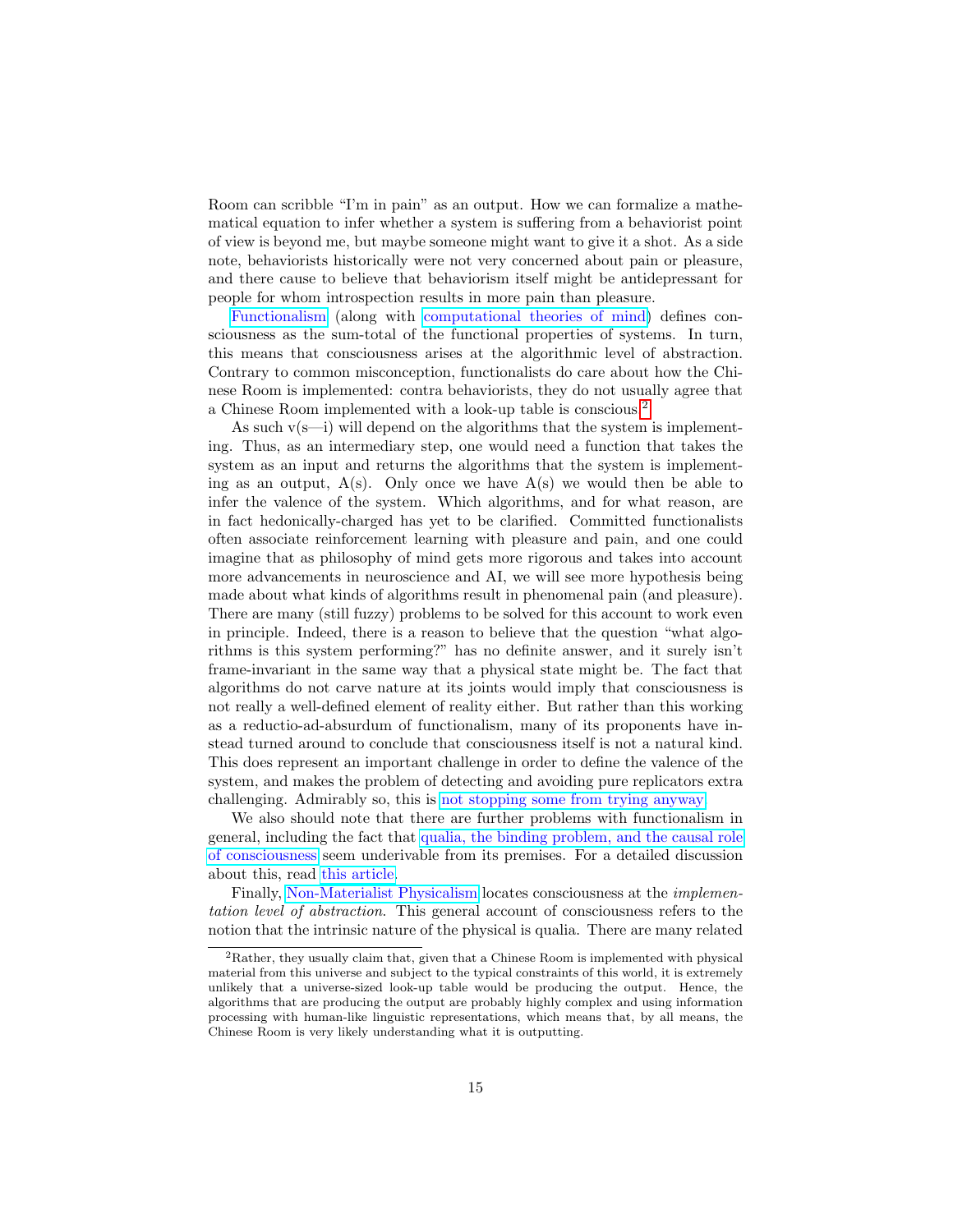views that for the purpose of this article should be good enough approximations: [panpsychism,](https://plato.stanford.edu/entries/panpsychism/) [panexperientialism,](http://www.eoht.info/page/Panexperientialism) [neutral monism,](https://plato.stanford.edu/entries/neutral-monism/) [Russellian monism,](https://philpapers.org/browse/russellian-monism) etc. Basically, this view takes seriously both the equations of physics and the idea that what they describe is the behavior of qualia. A big advantage of this view is that there is a matter-of-fact about what a system is composed of. Indeed, both in relativity and quantum mechanics, the underlying nature of a system is frame-invariant, such that its fundamental (intrinsic and causal) properties do not depend on one's frame of reference. In order to obtain  $v(s-i)$  we will need to obtain this frame-invariant description of what the system is in a given state. Thus, we need a function that takes as input physical measurements of the system and returns the best possible approximation to what is actually going on under the hood,  $Ph(s)$ . And only with this function  $Ph(s)$  we would be ready to compute the valence of the system. Now, in practice we might not need a plank-length description of the system, since the mathematical property that describes it's valence might turn out to be well-approximated with high-level features of it.

The main problem with Non-Materialist Physicalism comes when one considers systems that have similar efficiency metrics, are performing the same algorithms, and look the same in all of the relevant respects from a third-person point, and yet do not have the same experience. In brief: if physical rather than functional aspects of systems map to conscious experiences, it seems likely that we could find two systems that do the same (input-output mapping), do it in the same way (algorithms), and yet one is conscious and the other isn't.

This kind of scenario is what has pushed many to conclude that functionalism is the only viable alternative, since at this point consciousness would seem [epiphenomenal](https://plato.stanford.edu/entries/epiphenomenalism/) (e.g. [Zombies Redacted\)](https://www.lesswrong.com/posts/7DmA3yWwa6AT5jFXt/zombies-redacted). And indeed, if this was the case, it would seem to be a mere matter of chance that our brains are implemented with the right stuff to be conscious, since the nature of such stuff is not essential to the algorithms that actually end up processing the information. You cannot speak to stuff, but you can speak to an algorithm. So how do we even know we have the right stuff to be conscious?

The way to respond to this very valid criticism is for Non-Materialist Physicalism to postulate that [bound states of consciousness have computational prop](https://qualiacomputing.com/2016/12/16/the-binding-problem/)[erties.](https://qualiacomputing.com/2016/12/16/the-binding-problem/) In brief, epiphenomenalism cannot be true. But this does not rule out Non-Materialist Physicalism for the simple reason that the quality of states of consciousness might be involved in processing information. Enter. . .

# 5 The Computational Properties of Consciousness

Let's leave behaviorism behind for the time being. In what ways do functionalism and non-materialist physicalism differ in the context of information processing? In the former, consciousness is nothing other than certain kinds of information processing, whereas in the latter conscious states can be used for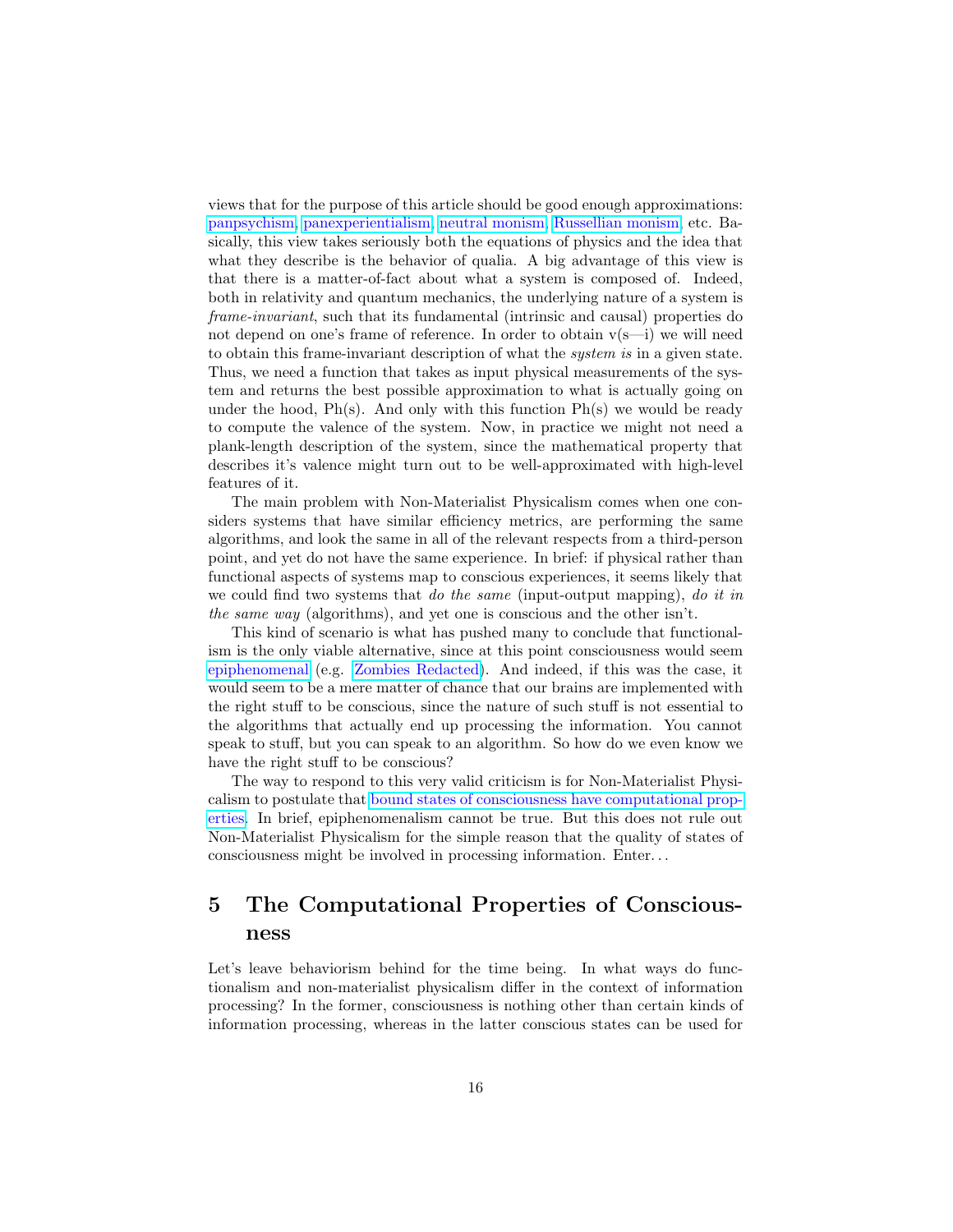information processing. An example of this falls out of [David Pearce's theory](https://qualiacomputing.com/2016/11/08/david-pearce-on-the-schrodingers-neurons-conjecture/) [of consciousness seriously.](https://qualiacomputing.com/2016/11/08/david-pearce-on-the-schrodingers-neurons-conjecture/) In his account, the phenomenal binding problem (i.e. "if we are made of atoms, how come our experience contains many pieces of information at once?", see: [The Combination Problem for Panpsychism\)](http://consc.net/papers/combination.pdf) is solved via quantum coherence. Thus, a given moment of consciousness is a definite physical system that works as a unit. Conscious states are ontologically unitary, and not merely functionally unitary.

If this is the case, there would be a good reason for evolution to recruit conscious states to process information. Simply put, given a set of constraints, using quantum coherence might be the most efficient way to solve some computational problems. Thus, evolution might have stumbled upon a computational jackpot by creating neurons whose (extremely) fleeting quantum coherence could be used to solve constraint satisfaction problems in ways that would be more energetically expensive to do otherwise. In turn, over many millions of years, brains got really good at using consciousness in order to efficiently process information. It is thus not an accident that we are conscious, that our conscious experiences are unitary, that our world-simulations use a wide range of qualia varieties, and so on. All of these seemingly random, seemingly epiphenomenal, aspects of our existence happen to be computationally advantageous. Just as using quantum computing for factorizing prime numbers, or for solving problems amenable to annealing might give quantum computers a computational edge over their non-quantum counterparts, so is using bound conscious experiences helpful to outcompete non-sentient animals.

Of course, there is yet no evidence of macroscopic decoherence and the [brain](https://arxiv.org/abs/quant-ph/9907009) [is too hot anyway](https://arxiv.org/abs/quant-ph/9907009) anyway, so on the face of it Pearce's theory seems exceedingly unlikely. But its explanatory power should not be dismissed out of hand, and the fact that it makes [empirically testable predictions](https://qualiacomputing.com/2016/11/15/schrodingers-neurons-david-pearce-at-the-2016-science-of-consciousness-conference-in-tucson/) is noteworthy (how often do consciousness theorists make precise predictions to falsify their theories?).

Whether it is via quantum coherence, entanglement, invariants of the gauge field, or any other deep physical property of reality, non-materialist physicalism can avert the spectre of epiphenomenalism by postulating that the relevant properties of matter that make us conscious are precisely those that give our brains a computational edge (relative to what evolution was able to find in the vicinity of the fitness landscape explored in our history).

# 6 Will Pure Replicators Use Valence Gradients at All?

Whether we work under the assumption of functionalism or non-materialist physicalism, we already know that our genes found happiness and suffering to be evolutionary advantageous. So we know that there is at least a set of constraints, efficiency metrics, and input-output mappings that make both phenomenal pleasure and pain very good algorithms (functionalism) or physical implementations (non-materialist physicalism). But will the parameters neces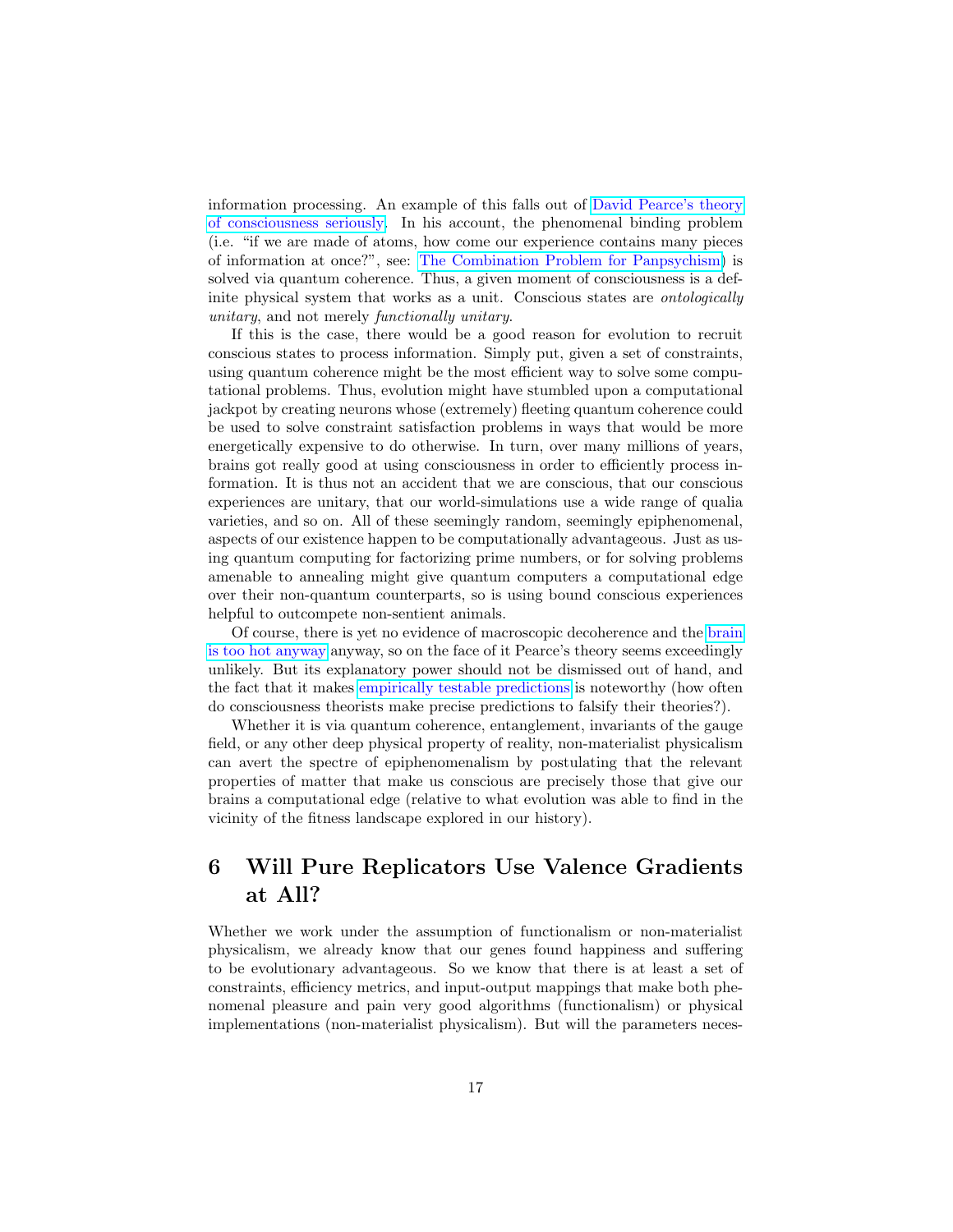sitated by replicators in the long-term future have these properties? Remember that evolution was only able to explore a restricted state-space of possible brain implementations delimited by the pre-existing gene pool (and the behavioral requirements provided by the environment). So, in one extreme case, it may be the case that a fully optimized brain simply does not need consciousness to solve problems. And in another extreme, it may turn out that consciousness is extraordinarily more powerful when used in an optimal way. Would this be good or bad?

What's the best case scenario? Well, the absolute best possible case is a case so optimistic and incredibly lucky that if it turned out to be true, it would probably make me believe in a benevolent God (or Simulation). This is the case where it turns out that only positive valence gradients are computationally superior to every other alternative given a set of constraints, input-output mappings, and arbitrary efficiency functions. In this case, the most powerful pure replicators, despite their lack of altruism, will nonetheless be pumping out massive amounts of systems that produce unspeakable levels of bliss. It's as if the very nature of this universe is blissful... we simply happen to suffer because we are stuck in a tiny wrinkle at the foothills of the optimization process of evolution.

In the extreme opposite case, it turns out that only negative valence gradients offer strict computational benefits under heavy optimization. This would be Hell. Or at least, it would tend towards Hell in the long run. If this happens to be the universe we live in, let's all agree to either conspire to prevent evolution from moving on, or figure out the way to turn it off. In the long term, we'd expect every being alive (or AI, upload, etc.) to be a zombie or a piece of dolorium. Not a fun idea.

In practice, it's much more likely that both positive and negative valence gradients will be of some use in some contexts. Figuring out exactly which contexts these are might be both extremely important, and also extremely dangerous. In particular, finding out in advance which computational tasks make positive valence gradients a superior alternative to other methods of doing the relevant computations would inform us about the sorts of cultures, societies, religions, and technologies that we should be promoting in order to give this a push in the right direction (and hopefully out-run the environments that would make negative valence gradients adaptive).

Unless we create a [Singleton](https://www.nickbostrom.com/fut/singleton.html) early on, it's likely that by default all future entities in the long-term future will be non-altruistic pure replicators. But it is also possible that there are multiple attractors (i.e. evolutionarily stable ecosystems) in which different computational properties of consciousness are adaptive. Thus the case for pushing our evolutionary history in the right direction right now before we give up.